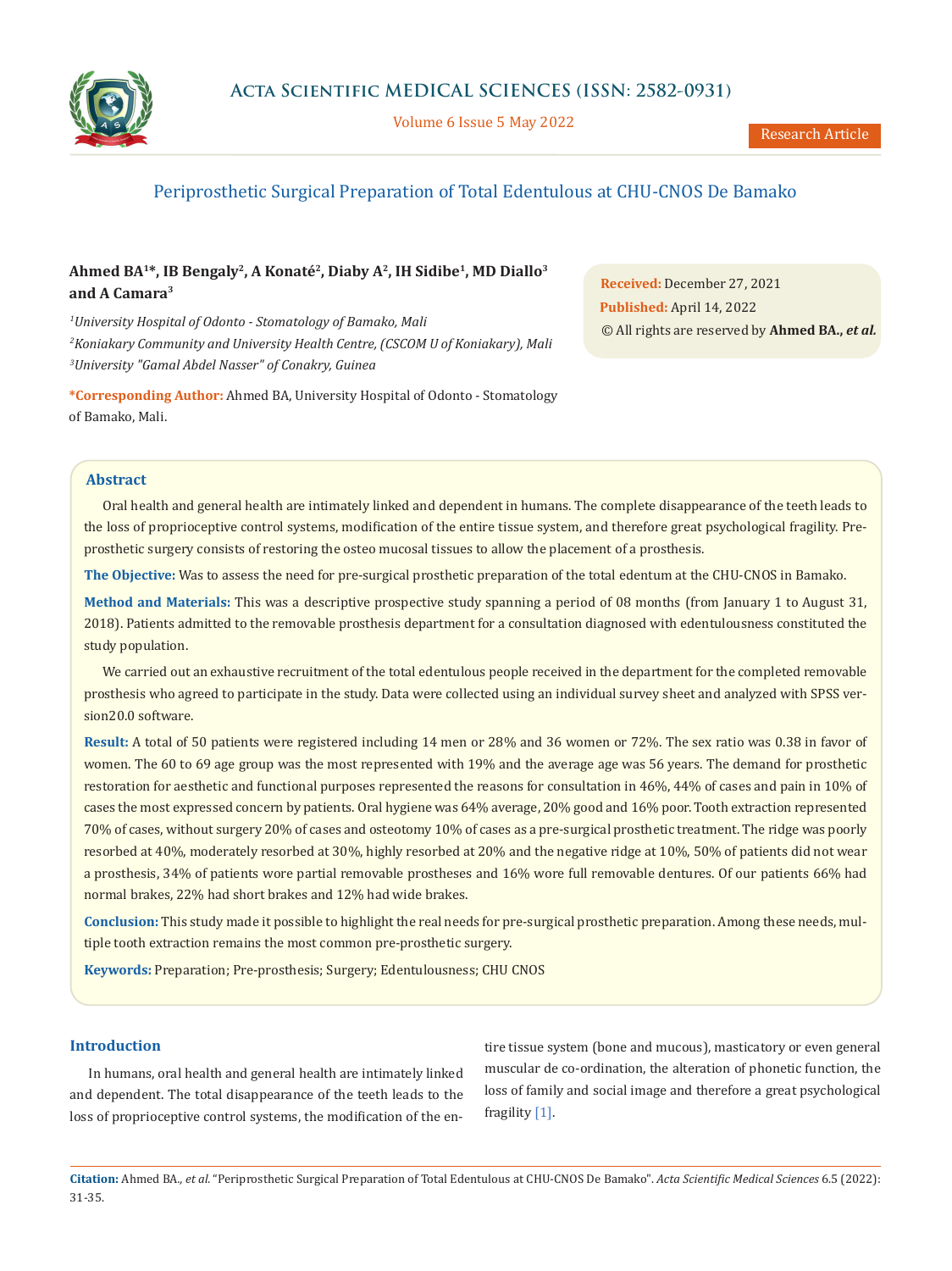Thus, it is observed that edentulousness is a public health problem, linked to oral pathologies and the aging of the world's population.

Therefore, adequate prosthetic rehabilitation is necessary for the restoration of aesthetics and function.

This rehabilitation is linked to a rigorous treatment plan.

 In this plan, surgical pre-prosthetic preparation occupies a prominent place.

This pre-prosthetic surgery consists of restoring the osteomucosal tissues to allow the placement of a prosthesis. The anatomical criteria that make it possible to comfortably support a removable dental prosthesis, complete or partial, are mucous and bony. The mucous support must be of good quality and sufficiently extensive to distribute the pressure per unit area as much as possible during chewing efforts [2].

The bone support must be regular, and its relief sufficiently marked to ensure adequate retention and stability. It may be necessary to resort to surgery to restore satisfactory anatomical conditions.

Depending on the abnormalities encountered, the surgical procedure is located on:

- Mucous membranes modified by plastics.
- The basilar and alveolar bone, by interventions intended to regulate the contours, or to increase the relief, and finally to modify the interracial relationships.

In France, in 2003, MORIN A., *et al*. in a study carried out on a sample of 375 patients received for edentulous, reported 3.6% of total edentulous [3].

A study carried out in Denmark in 2006 shows that tooth loss correlated with the age of ageing accounted for  $43.11\%$  [4].

In Senegal, in 2002, Khady. K in his doctoral thesis in dental surgery reported on 405 patients received for prosthesis, 10 patients or 2% needed a complete prosthesis and 31 patients or 7.61% needed a total prosthesis including 23 in the maxilla and 8 in the mandible [5].

In Guinea in 2009 the National Directorate of Statistics and Public Health had found that 60.10% of the rural population aged 35 to 75 had a partial or total edentulate  $[6]$ .

# **Materials and Methods**

- This was a prospective, descriptive study that covered a period of 08 months, (from 1 January 2018 to 31 August 2018).
- All patients received at the removable prosthesis service for a consultation in whom a diagnosis of edentulousness has been made, constituted our target population.
- The study population consisted of people who had been admitted to the removable prosthesis department at the CHU-CNOS and who had agreed to participate in our study.
- All patients with a Uni or bimaxillary total edentulism, in whom there was a need for surgical pre-prosthetic preparation and who agreed to participate in the study were included in this study.
- All patients who did not have a solid or bimaxillary total edentulity were excluded from this study.

#### **Qualitative variables**

Attendance at an oral health service, gender, profession, reasons for consultation.

# **Quantitative variables**

Dental mobility, edentulous dental abrasions, dental prosthesis, age, simplified oral hygiene index (IHOS), alveolar crest, state of the mucous membranes.

### **Results**



**Figure 1:** Distribution of patients by sex. Sex-ratio= 0.38.

**Citation:** Ahmed BA*., et al.* "Periprosthetic Surgical Preparation of Total Edentulous at CHU-CNOS De Bamako". *Acta Scientific Medical Sciences* 6.5 (2022): 31-35.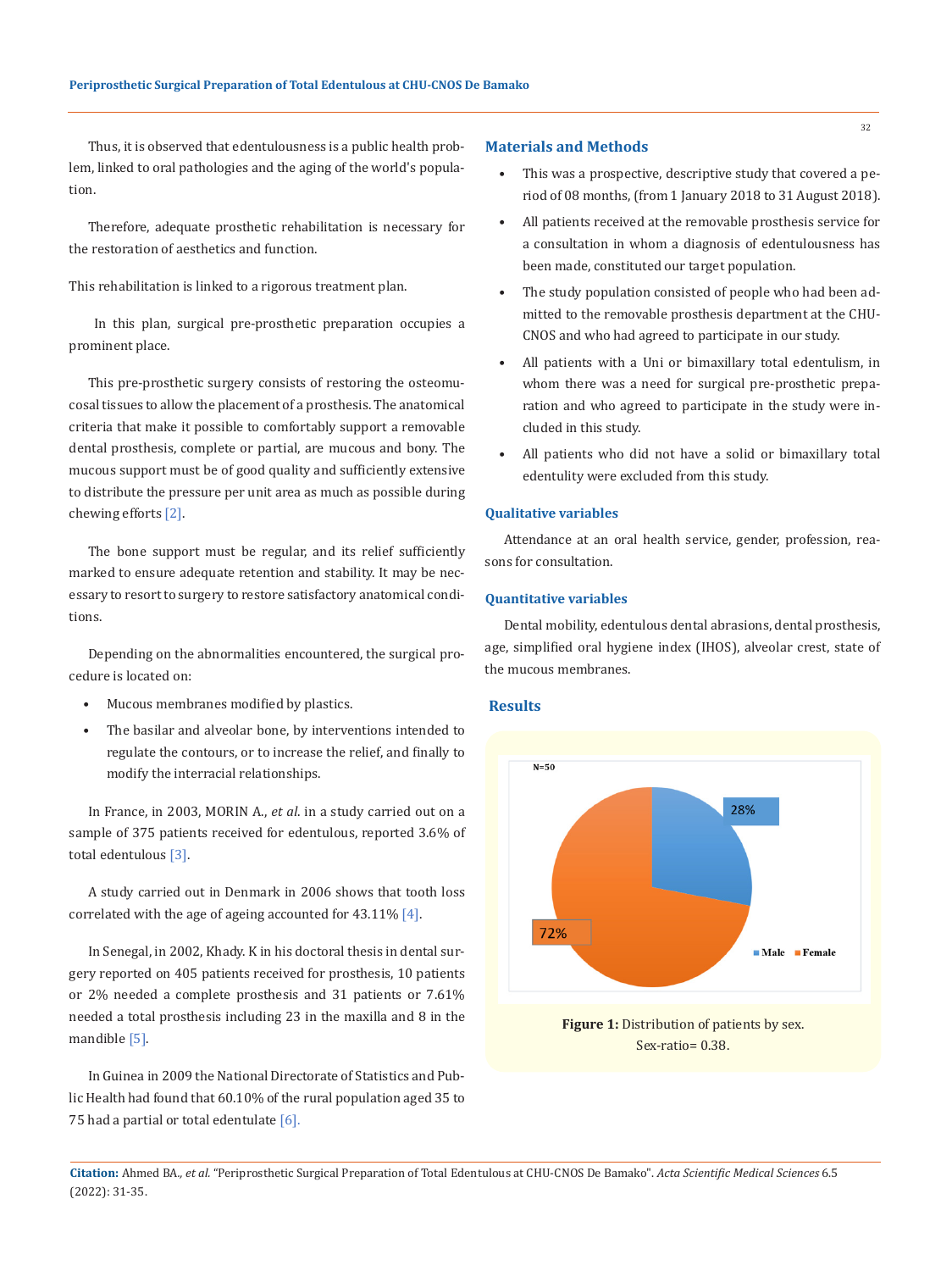



The main reason for consultation was 46% functional, aesthetic 44%, and dental pain 10%. Oral hygiene was average in 64% of cases, good in 20% of cases and poor in 16% of cases. The preprosthetic treatment was extraction (70%),without surgery (20%) and osteotomy (10%). The peak was poorly absorbed in 40% of cases, moderately resorbed in 30% of cases, very resorbed in 20% of cases and the negative peak in10% of cases. The prosthesis was absent in 50% of patients, partial removable in 34% and total removable in16%. The localization of edentulous was maxillary plus mandibular in 40%, maxillary in 38% and mandibular in 22% of cases. The comorbidities found were: digestive pathology (46%), high blood pressure (34%),without pathology at 18% and diabetes (2%). The brakes were normal in 66%, short in 22% and wide in 12% of patients. The prescription was mostly antibiotics plus analgesic plus mouthwash in 62.5% of cases, analgesic plus mouthwash in 25% of cases, analgesic alone in 12.5% of cases.

#### **Discussion**

In our study, the female sex was the most represented with 72% and 28% for the male sex, the sex ratio was 0.38 in favor of women. The female predominance reported in our study is reproduced in most national and international series. This could be explained by the fact that women are much more concerned about aesthetics and especially the smile than men. These results are superior to those of Sidibé. I who found 60.6% in her study carried out in Mali for the female sex of cases with a sex ratio =  $0.65$  [7].

During our study, the demand for aesthetic, functional prosthetic restoration represented the patterns in 46%, 44% of cases and pain in 10% of cases the most expressed concern by patients.

We could explain this by the fact that most of our patients had a need both aesthetically and functionally that motivated the consultation. This result is lower than that of NIANG P and AL who had found in their study a pattern both functional and aesthetic in 81.4% of cases [8].

Oral hygiene was average in 64%, good in 20%, bad in 16% of cases in our patients. In his study in Mali, an average hygiene of 38.89% of cases.

### **Surgical pre-prosthetic treatment**

In our study tooth extraction accounted for 70%, without surgery 20% and osteotomy in 10% of cases as surgical pre-prosthetic treatment.

This could be explained by the high number of advanced caries in these patients, with a deficiency in oral hygiene, and accessibility to dental care.

Our results are lower than those of NIANG P and AL who found in their study a pre-prosthetic surgery rate of 47.4% with multiple tooth extraction at 89% [8]. Compared to the ridges, we found in our study that the crest was little resorbed at 40%, moderately resorbed at 30%, very resorbed at 20% and the negative peak at 10%. These results are much lower than those of BELAID L, which reported in its study done in Algeria in 2017, that among the patients recruited, 80% had moderately absorbed peaks against 20% of negative peaks [9].

In our study 50% of our patients did not wear a prosthesis while 34% of patients wore partial removable prostheses and 16% wore total removable prostheses.

This could be explained by the low level of information and education of our respondents in relation to the wearing of prostheses.

Our results are slightly lower than those of CAMARA S. who found 52.25% of cases of partial assistant prosthesis in his study in MALI [11] and 40% of our patients had a total edentulous followed by 22% to the mandible.

The dental extractions still commonly performed and the difficulty of accessing conservative care in our services can reflect these results.

Our results are superior to those reported by Khady. KA (Senegal, 2002), which had found 31 patients or 7.61% of total edentulous including 23 in the maxilla and 8 in the mandible [11].

**Citation:** Ahmed BA*., et al.* "Periprosthetic Surgical Preparation of Total Edentulous at CHU-CNOS De Bamako". *Acta Scientific Medical Sciences* 6.5 (2022): 31-35.

33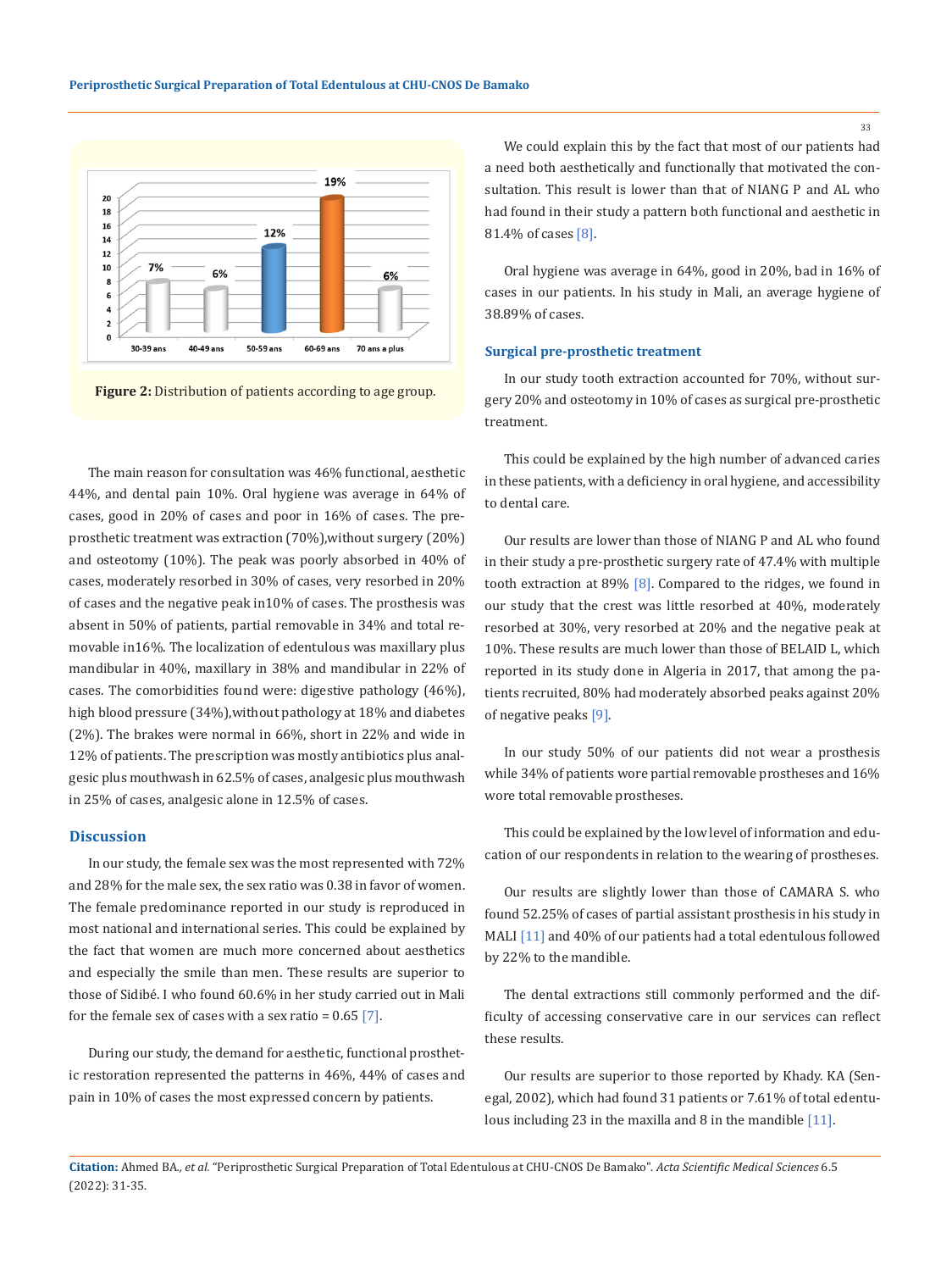In our study the localization of edentulous was maxillary plus mandibular at 40%, maxillary at 38% and mandibular at 22%.

Our results are superior to those reported by Khady. KA (Senegal, 2002), which found 31 patients or 7.61% of total edentulous including 23 in the maxilla and 8 in the mandible  $[11]$ .

# **General condition**

- Compared to the general condition 46% of patients had a disorder of the digestive system at 46%, high blood pressure at 34%, not manifesting pathology at 18% and 2% diabetes.
- Chewing being the first stage of digestion which once disturbed can have repercussions on the digestive system that could explain this relationship between edentulous and gastric disorders.
- Our results are comparable to those of Kamara P I in her doctoral thesis in chir-dent reported 31.8% of cardiovascular diseases; 22.7% of diabetes and 15.9% of gastric disorders [8].
- In our study 66% of our patients had normal brakes, 22% have short brakes and 12% have wide frenulum's.
- This could explain why we did not have to do a Frenectomy because they could unload the prosthesis.
- The only real indication of Frenectomy should be reserved for the median labial frenulum with insertion on the top of the ridge and making visible the edge of the prosthesis with a smile.
- This therapy should always be carried out with reserve and caution because the perfectly registered flanges and brakes increase the length and effectiveness of the seal thus contributing to the stability and retention of the prosthesis [12]. The prescription was mostly antibiotics plus analgesic plus mouthwash at 62.5%, analgesic plus mouthwash at 25%, analgesic at 12.5%. This high rate of the combination of these three molecules is due to the intensity of postoperative pain, the risk of infection, and the proliferation of bacterial flora encountered in some patients during the consultation.

# **Conclusion**

- This study allowed us to highlight the real needs for surgical pre-prosthetic preparation.
- Among these needs, multiple tooth extraction remains the most common pre-prosthetic surgical procedure.
- This predominance implies that the practitioner has a good command of a less invasive surgery, an essential condition for preserving the maximum amount of tissue necessary for the realization of a complete removable prosthesis that meets the aesthetic and functional needs of the patient.
- The management of a total edentulous must be multidisciplinary.
- The study will serve as a blueprint for other cases and contribute to improving patients' health and quality of life.

## **Bibliography**

- 1. P Jaudoin., *et al*[. "Traitements pré prothétiques chez l'édenté](https://www.em-consulte.com/article/65475/traitements-preprothetiques-chez-l-edente-total)  total". *EMC Odontologie* [\(2007\): 23-325-C-05.](https://www.em-consulte.com/article/65475/traitements-preprothetiques-chez-l-edente-total)
- 2. Curtis D A., *et al*[. "Incidence of various classes of removable](https://pubmed.ncbi.nlm.nih.gov/1527752/)  partial denture". *[Journal of Prosthetic Dentistry](https://pubmed.ncbi.nlm.nih.gov/1527752/)* 67.5 (1992): [664-667.](https://pubmed.ncbi.nlm.nih.gov/1527752/)
- 3. Morin A., *et al*[. "Dents Artificielles et prothèse amovible". UFR](https://www.em-consulte.com/article/20450/dents-artificielles-et-prothese-amovible)  [odontology. 2, rue du Général-Koenig, 511OO Reins, France](https://www.em-consulte.com/article/20450/dents-artificielles-et-prothese-amovible)  [EMC-odontologie 1 \(2003\): 1-1.](https://www.em-consulte.com/article/20450/dents-artificielles-et-prothese-amovible)
- 4. Muller F., *et al*[. "What are the prevalence and incidence of tooth](https://pubmed.ncbi.nlm.nih.gov/17594365/)  [loss in the adult and elderly? Population in Europe?".](https://pubmed.ncbi.nlm.nih.gov/17594365/) *Clinical [Oral Implants Research](https://pubmed.ncbi.nlm.nih.gov/17594365/)* 18 (2007) : 2-14.
- 5. [Khady K A. "Evaluation des besoins en prothèse dentaire dans](https://pesquisa.bvsalud.org/portal/resource/pt/afr-189123)  [la commune de Dakar". Thèse pour obtenir le grade de docteur](https://pesquisa.bvsalud.org/portal/resource/pt/afr-189123)  [en chirurgie Dentaire \(Diplôme d'Etat\) Sénégal \(2002\): 98.](https://pesquisa.bvsalud.org/portal/resource/pt/afr-189123)
- 6. Savane I and Kalivogui K. "Edentement et régime alimentaire dans le context". Guinéen Thèchir. Dent (2009).
- 7. Sidibe I H. "Restauration prothétique dentaire à l'aide de la prothèse amovible au (CHU-NOS) de Bamako à propos de 1313 cas". These Chir Dent 2016 FMOS, Bamako.
- 8. Niang P., *et al*. *Journal Rev Odontostomatol Paris* 13.2 (2011): 29-32.
- 9. Belaid Laid. "Traitement de l'édenté total à crête négative inferieure au niveau de service de prothèse CHU". Tlemcen 12 Juillet (2017): 106
- 10. Camara S. "La restauration de la mastication à l'aide de la prothèse amovible au Centre hospitalier universitaire d'Odonto Stomatologie (CHUOS) de Bamako". A propos de 200 cas. Thèse Med.2008 Bamako
- **Citation:** Ahmed BA*., et al.* "Periprosthetic Surgical Preparation of Total Edentulous at CHU-CNOS De Bamako". *Acta Scientific Medical Sciences* 6.5 (2022): 31-35.

34